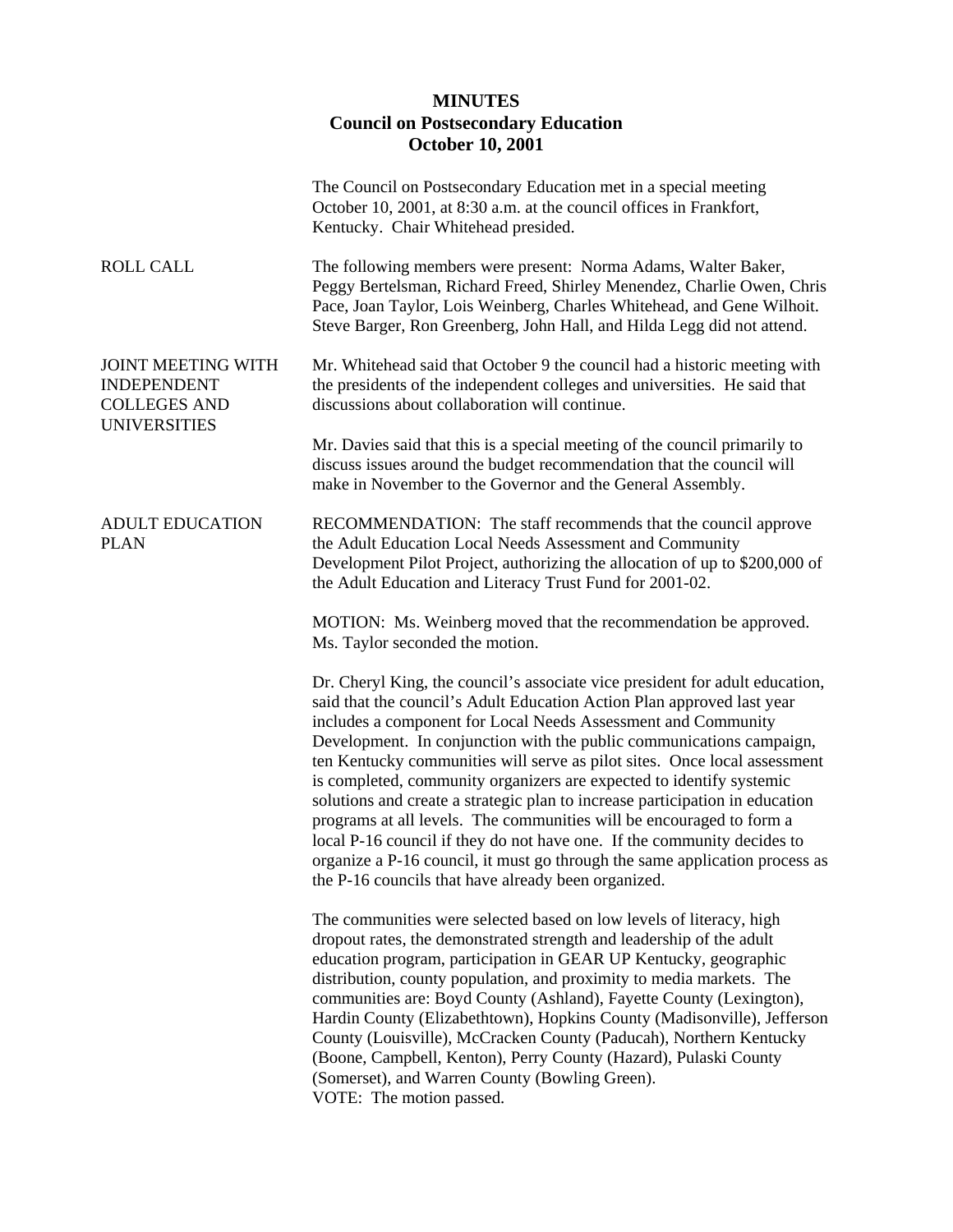| <b>UK</b><br><b>CAPITAL PROJECT</b>       | RECOMMENDATION: The staff recommends that the council approve<br>the University of Kentucky's request to install a new heating, ventilation,<br>and air conditioning system to serve the Shively Sports Center with<br>\$475,000 of private funds.                                                                                                                                                                                                                                                                                                                                                                                                           |
|-------------------------------------------|--------------------------------------------------------------------------------------------------------------------------------------------------------------------------------------------------------------------------------------------------------------------------------------------------------------------------------------------------------------------------------------------------------------------------------------------------------------------------------------------------------------------------------------------------------------------------------------------------------------------------------------------------------------|
|                                           | MOTION: Mr. Baker moved that the recommendation be approved. Ms.<br>Menendez seconded the motion.                                                                                                                                                                                                                                                                                                                                                                                                                                                                                                                                                            |
|                                           | VOTE: The motion passed.                                                                                                                                                                                                                                                                                                                                                                                                                                                                                                                                                                                                                                     |
| <b>HIGHER EDUCATION</b><br><b>FINANCE</b> | Dennis Jones, president of the National Center for Higher Education<br>Management Systems, gave an overview of how revenues flow into<br>colleges and universities and the relationships of those revenues to one<br>another and to institutional operations. He urged council members to<br>consider the "interrelatedness" of their policy decisions (for instance,<br>tuition policy, need-based student aid, state appropriations), particularly as<br>they develop budget recommendations for 2002-04.                                                                                                                                                  |
| PROJECTED BUDGET<br><b>SHORTFALL</b>      | Ron Carson, the council's senior fellow for policy development, discussed<br>the projected budget shortfalls. He distributed a chart showing the history<br>of revenue shortfalls since 1980-81 and how much of those general fund<br>appropriations actually took place in the postsecondary education sector.                                                                                                                                                                                                                                                                                                                                              |
|                                           | This fiscal year the Consensus Forecast Group (CFG), the group<br>established by state statute that makes the revenue forecast upon which the<br>budget is based, came forth with a revised forecast June 14. At that time,<br>the group indicated that the state would have an approximate \$295 million<br>shortfall. There were some items on the expenditure side that needed to be<br>addressed that resulted in a series of budget actions totaling about \$326<br>million. Those cuts were made as the fiscal year began. At that time and,<br>as it exists today, the state budget is balanced as a result of those various<br>actions.              |
|                                           | Since then, a budget planning report, required under House Bill 1, has<br>provided a sneak preview of the revenue situation for the ensuing budget<br>period. This report was completed in mid-August and was presented by<br>State Budget Director Jim Ramsey to the September 26 meeting of the<br>Strategic Committee on Postsecondary Education. Numbers for a five-<br>year period (FY 02-06) were presented. While it does not represent an<br>official forecast, it did indicate that in the current year, above and beyond<br>the \$326 million shortfall, it appeared that the state might be down another<br>\$60 million in General Fund revenue. |
|                                           | The CFG met October 3 and will meet again the afternoon of October 10<br>to issue an official revised forecast for this year as well as numbers for<br>both FY 03 and 04 upon which the agency budget requests will be based.<br>It is very likely that the additional shortfall for this year will range from<br>\$175-\$200 million.                                                                                                                                                                                                                                                                                                                       |
|                                           | According to statute, the council is required to submit a budget request on<br>behalf of the system no later than November 15. Sometime between now<br>and then, or perhaps subsequent to November 15, the council could be<br>asked to participate in a budget cutback process along with other areas of                                                                                                                                                                                                                                                                                                                                                    |